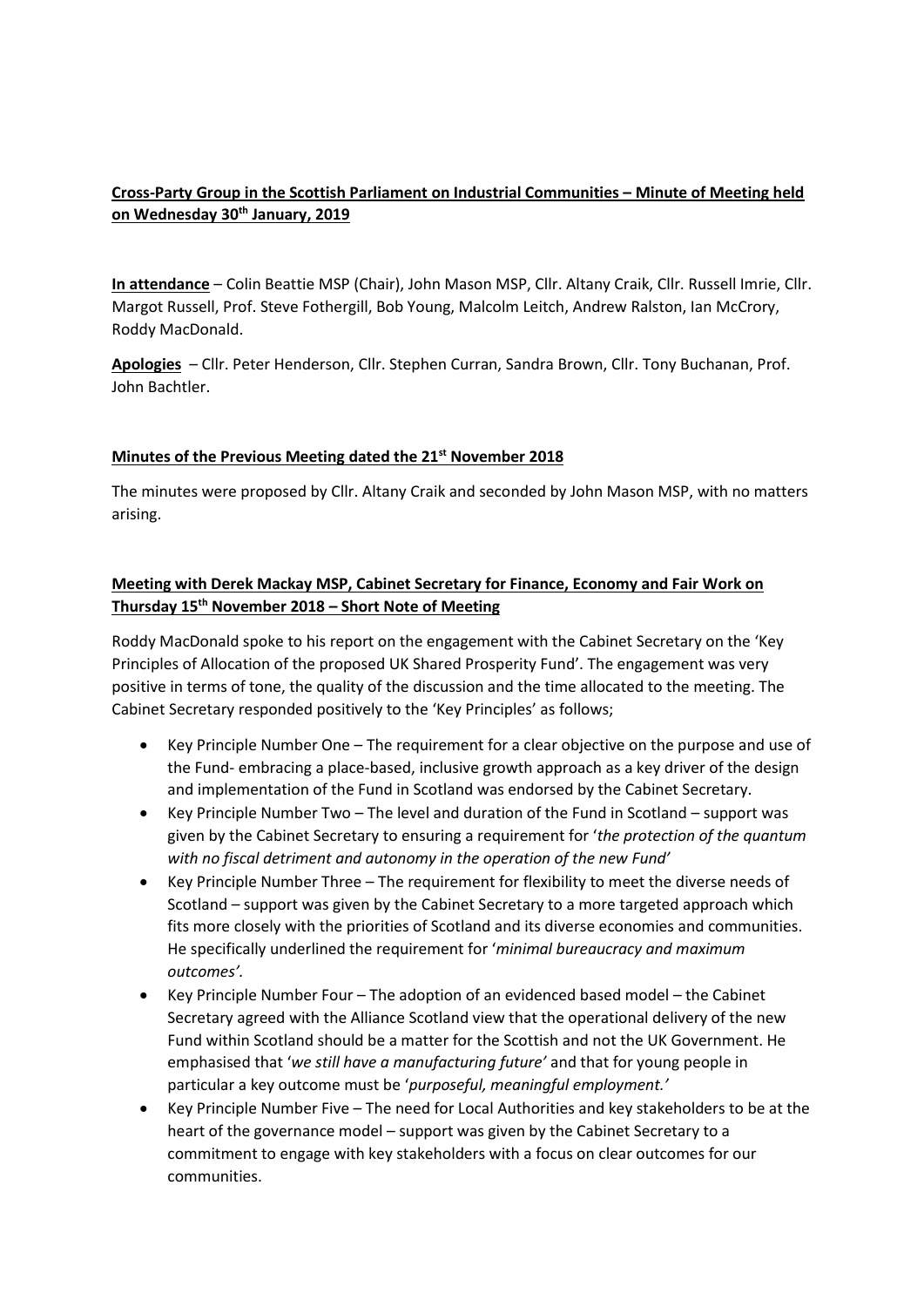• Finally, the Cabinet Secretary summed up his view on what Alliance Scotland can do to best assist in optimising the impact of the new Fund – '*help us find the consensus.'*

# **Letter from Derek Mackay MSP, Cabinet Secretary for Finance, Economy and Fair Work to Colin Beattie MSP dated the 19th December 2018.**

The Convener Colin Beattie MSP led discussion on the main points of the correspondence. In particular reference was made to the following comments from the Cabinet Secretary with respect to the report published by the All-Party Group on Post-Brexit Funding for Nations, Regions and Local Areas;

- "It was pleasing that more than twenty of the eighty submissions came from Scottish stakeholders.
- The work of the report and the observations and recommendations will be useful in the development of our proposals for the replacement of the programmes.
- At this stage it is unclear what the timetable for discussion of these proposals will be. Ivan McKee, Minister for Trade, Innovation and Investment, has portfolio responsibility for the European Structural Funds programmes, and either of us would be happy to meet with you when further details are received".

Following discussion on the contents of the letter it was proposed that the Cross-Party Group should keep under consideration inviting Ivan McKee MSP to a future meeting.

# **Report of an initial inquiry into the UK Shared Prosperity Fund, November 2018, from the All-Party Westminster Parliamentary Group on the Post-Brexit Funding for Nations, Regions and Local Areas – Presentation by Professor Steve Fothergill**

Professor Steve Fothergill provided colleagues with background to the Inquiry. He focused on the following aspects of the Report;

- Background The All-Party Group was established in June 2018. Its chair is Stephen Kinnock MP (Labour) and its vice-chairs are Bill Grant MP (Conservative), Chris Stephens MP (Scottish National Party), Jo Platt MP (Labour) and Anna McMorrin MP (Labour). At its inaugural meeting the Group initiated an Inquiry to assess the views of stakeholders in the parts of the UK that currently benefit substantially from European Union funding. The aim was to produce a report that could be fed into Government at an early stage to try to influence the UK Government's proposals.
- Process and the Call for Evidence The 'Call for Evidence' asked 18 specific questions and the feedback from the list of organisations making written submissions provided a good evidence base for the Inquiry.
- Recommendations These related to the following areas. The overall budget recommending that the annual budget for the UK Shared Prosperity Fund is no less, in real terms, than the EU and the UK funding streams it replaces; The Allocation across the Country – recommending that the UK Government adopts a pragmatic approach and rolls forward the four nations's existing shares of EU funding into the UK Shared Prosperity Fund; The Activities to be supported – recommending that narrowing of the differences in prosperity across the UK and flexibility, as required, be key objectives of the new Fund; and finally, The